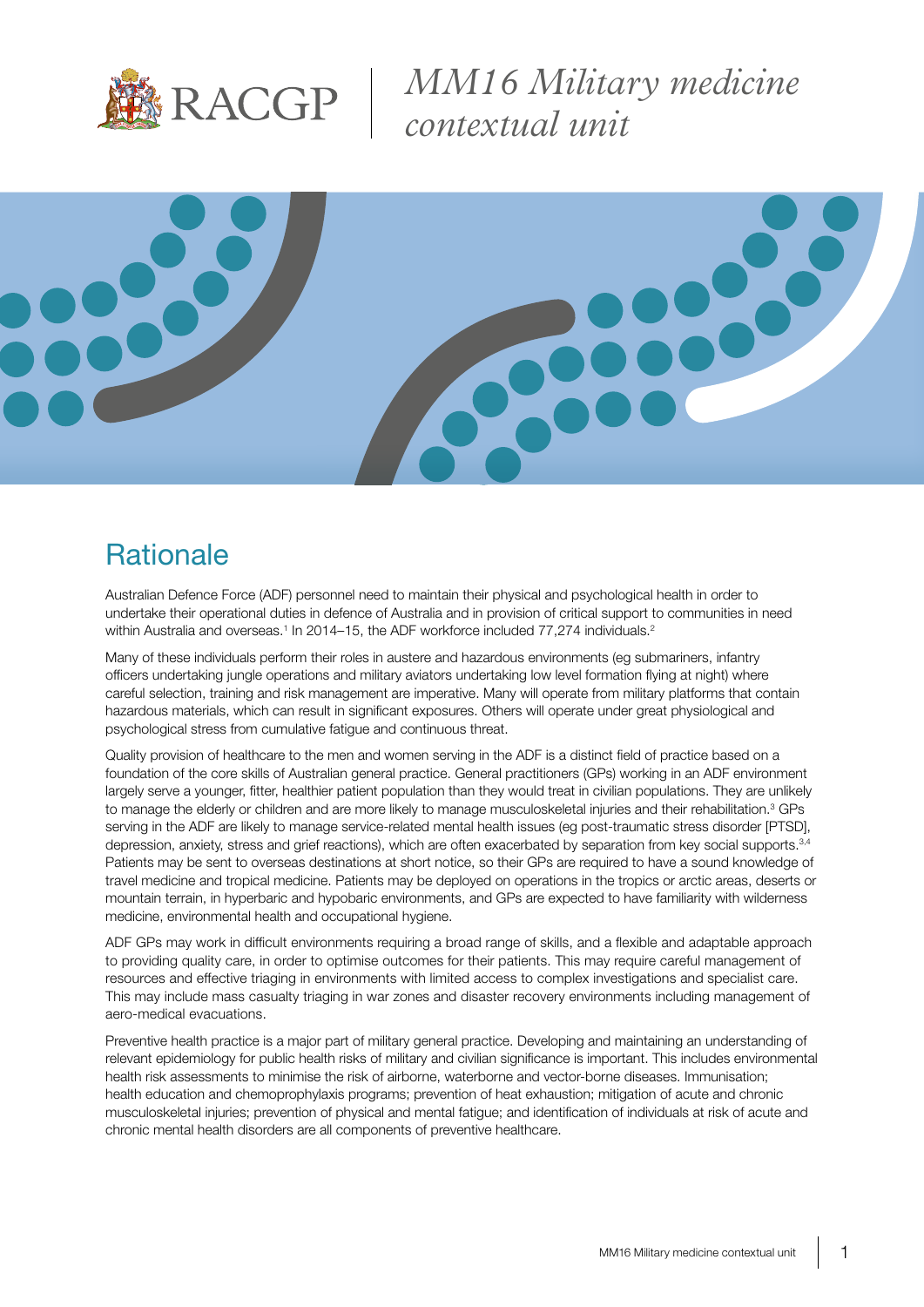Defence force general practice is unique in the way it works alongside the military command structure and within a military culture. The command and control responsibilities of an ADF general practice medical officer are unlike any in civilian practice. The ADF GP exists within a formation with responsibilities to personnel, to command and to subordinate medical staff. Additional legal, ethical and professional factors impact upon ADF general practice, particularly in deployed circumstances. Familiarity with military culture and the specific responsibilities applicable to this work environment is essential for a GP specialising in military medicine.

The relationship between defence force personnel and their commander is different to that of personnel and supervisors in civilian workplaces. The commander's responsibilities for his or her personnel typically extend beyond the immediate work environment. They require access to specific health information in order to make decisions around availability of appropriate care, an individual's capabilities and deployability, and to ensure other personnel are not placed at risk and have the support they require to fulfil their duties.<sup>5</sup>

Working within the unique sociocultural environment of a defence force unit with its hierarchical structure can be challenging, particularly for civilian GPs. It is essential for GPs to understand their duty of care, including privacy and confidentiality responsibilities within the context of this system and the importance of ensuring that they communicate effectively with the patient's commander to ensure that occupational health and safety and mission goals are not compromised. Maintaining appropriate doctor–patient boundaries can be challenging when living in close quarters with your patients. Managing the consequences of adverse medical employment classification assessments on an individual's deployability is another important skill to develop.

Self-care, including accessing mentoring, debriefing and support, is important for all GPs, but is particularly pertinent for those working in often physically and emotionally stressful environments on military deployments.

Once individuals are discharged from military service, GPs in the community play an important role in assisting them to engage with civilian primary healthcare and, if appropriate, undertaking Medicare-funded ADF post-discharge health assessments. GPs in the community can provide support to individuals applying for benefits provided through the Department of Veterans' Affairs (DVA) and should be aware of the specialist services available to veterans. There were 208,000 holders of a DVA repatriation health card in 2015.<sup>6</sup>

### **References**

- 1. Defence Recruitment Centre. Defence jobs. Our purpose and work. Canberra: Defence Recruitment Centre, 2016. Available at www. defencejobs.gov.au/army/about-the-army/our-purpose-and-work/ [Accessed 6 May 2016].
- 2. Church N. Defence personnel Budget Review 2014–15. Canberra: Parliament of Australia, 2015. Available at www.aph.gov.au/ About\_Parliament/Parliamentary\_Departments/Parliamentary\_Library/pubs/rp/BudgetReview201415/DefencePersonnel [Accessed 4 May 2016].
- 3. Harrison C, Charles J, Pan Y, Britt H. Management of Department of Veterans' Affairs patients in general practice. Aust Fam Physician 2016;45(3):89–92.
- 4. Gill GF, Bain R, Seidl I. Supporting Australia's new veterans. Aust Fam Physician 2016;45(3):102–105.
- 5. The Royal Australian College of General Practitioners. Standards for Garrison Health Facilities in the Australian Defence Force: Based on the RACGP Standards for general practices (4th edition). East Melbourne, Vic: RACGP, 2015. Available at www.racgp.org.au/yourpractice/standards/garrisonhealth [Accessed 4 May 2016].
- 6. Department of Veterans' Affairs. Overview. Annual reports 2014–15. Canberra: DVA, 2015.

# Related contextual units

DM16 Disaster management PS16 Psychological medicine RH16 Rural health SG16 Sex, sexuality, gender diversity and health TM16 Travel medicine